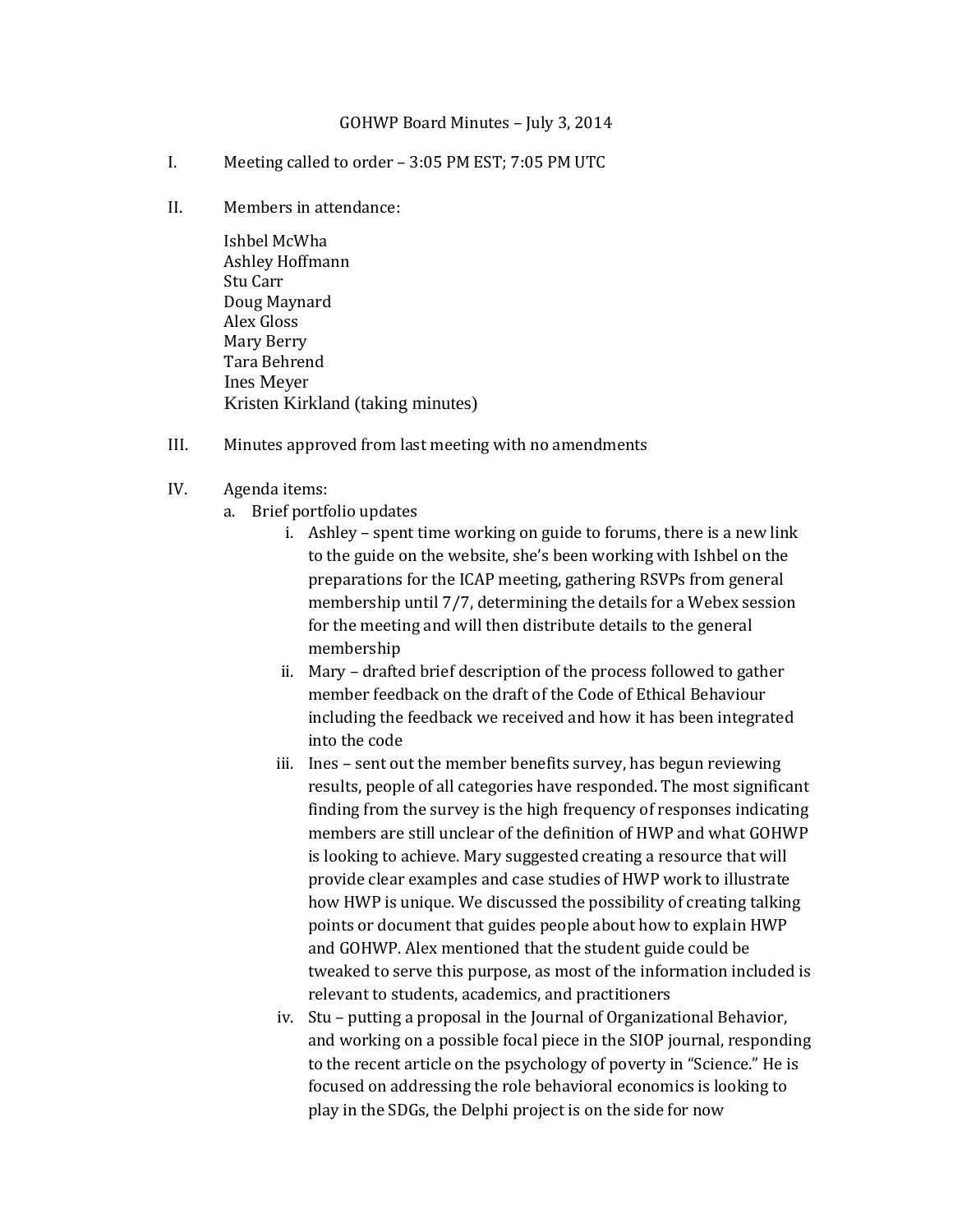- v. Doug keeping up with flurry of new members we are now at a total 227, which is an increase of 30 just in the last 2 months, he also worked with Ashley on the guide to the forums and a link to the guide posted on the website in an easily accessible location
- vi. Alex completed the student guide, he is waiting on sign off from one person profiled, but it is otherwise ready to be posted and publicized. Alex mentioned that the guide could be tweaked to help address some of the issues that came up in the survey results, Kristen will work with Alex to leverage what he's created already and create something more general, a document that provides concrete examples and demonstrations of research and/or practice
- vii. KK preparing for ICAP, presenting on the development of the HWP curriculum including the story of how the curriculum development began, the process of developing a tiered approach, the gathering of resources, and the next steps in the process
- viii. Tara continued to focus on the blog, she has created 2 new member profiles, these profiles would likely be useful for the information we provide to help clarify the definition of HWP and GOHWP and examples of HWP work. Tara also suggested we use the blog to do an FAQ series, using the survey data to determine the most common questions and then create answers. Rustin and Tara did an informal meeting at APS, taking a critical look at HWP and what it means and how it sets itself apart, asking the audience to participate in the discussion. Feedback from a few I/O psychologists in the audience was the work sounds like I/O psychology
- b. Discussion of elections (Ishbel)
	- i. Open positions
		- 1. Chair definitely needs to be filled, preferably by an existing board member
		- 2. Vice Chair Doug is willing to stand for vice chair but is also willing to sit for a regular board position
		- 3. Student Alex is willing to stand but would prefer to allow someone new to take the role
		- 4. Mary and Stu are willing to continue on the board
		- 5. Kristen and Ishbel will not be standing for reelection
		- 6. Tara, Ines, Ashley will remain on the board
		- 7. All board members have the option to choose a new portfolio when the rest of the board is elected
		- 8. An announcement of the election will be added to the agenda for the full membership meeting
	- ii. Timeline for the election use a timeline similar to last year's election – proposed detailed schedule below: